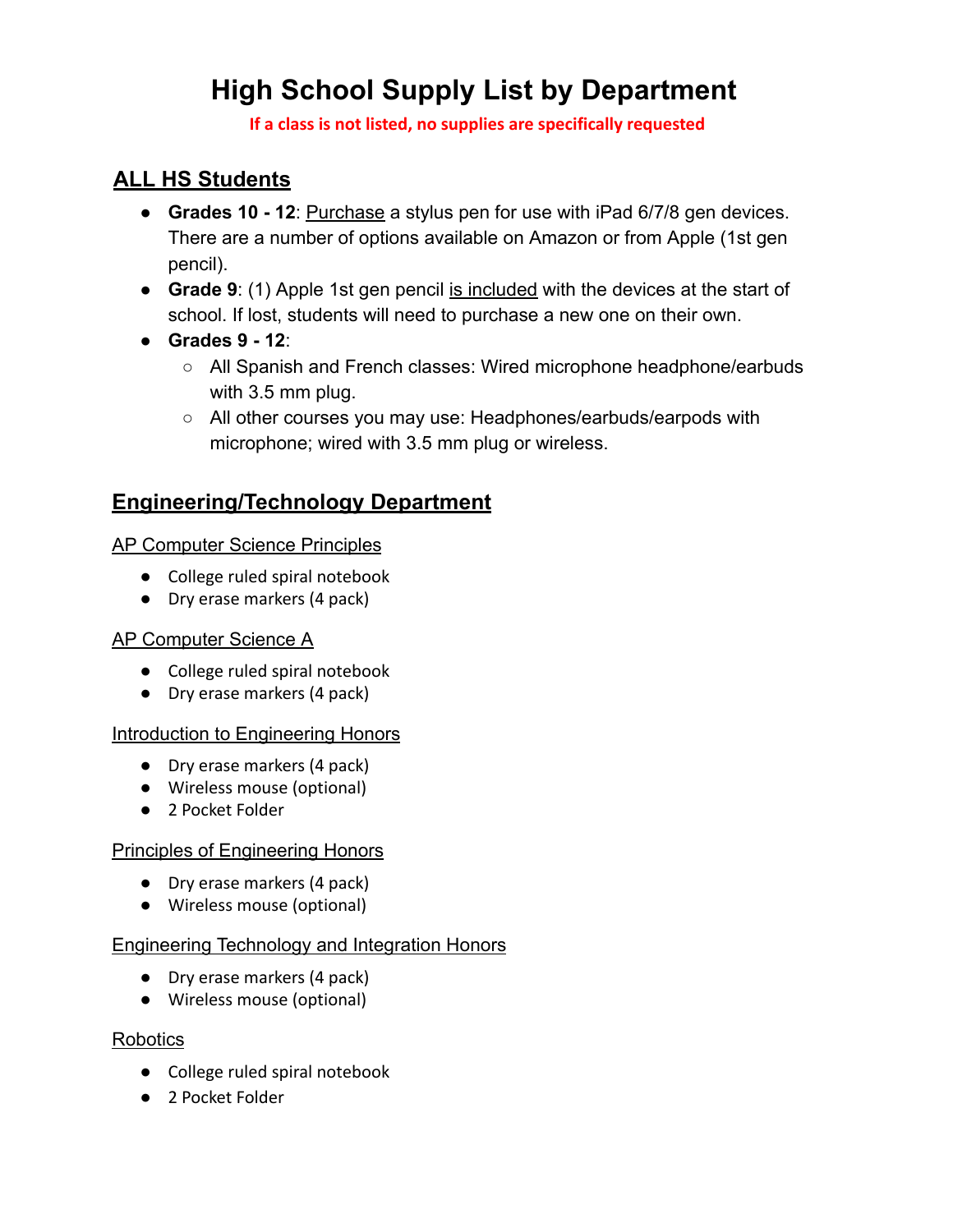#### Introduction to Computer Science

- College ruled spiral notebook
- Folder

## **English Department**

#### English I CP

- 1.5" binder
- Dividers (6 pack)
- Pens (black, blue, color for editing)
- #2 mechanical pencils
- Highlighter
- College-ruled loose leaf

## English I Honors

- $\bullet$  1.5" binder
- Dividers (6 pack)
- Pens (black, blue, color for editing)
- #2 mechanical pencils
- Highlighter
- College-ruled loose leaf
- Dry erase markers
- Post-it Notes

## English II CP and Honors

- Pens (black, blue, color for editing)
- #2 mechanical pencils
- Highlighters (multi-colors)
- College-ruled loose leaf
- Post-it Notes Assorted sizes [\(https://bit.ly/2QT3itB](https://bit.ly/2QT3itB))
- Post-it Flags [\(https://bit.ly/3o3Z8Ly\)](https://bit.ly/3o3Z8Ly)

## English III CP & English III Honors

- 1.5" binder (if the student will use it)
- Dividers (if the student will use the binder) Pens
- Pencils
- Highlighters
- College-ruled loose leaf

## AP Language

- 1.5" binder
- Dividers (6 pack)
- Pens (black, blue, color for editing) Highlighter
- #2 mechanical pencils
- College-ruled loose leaf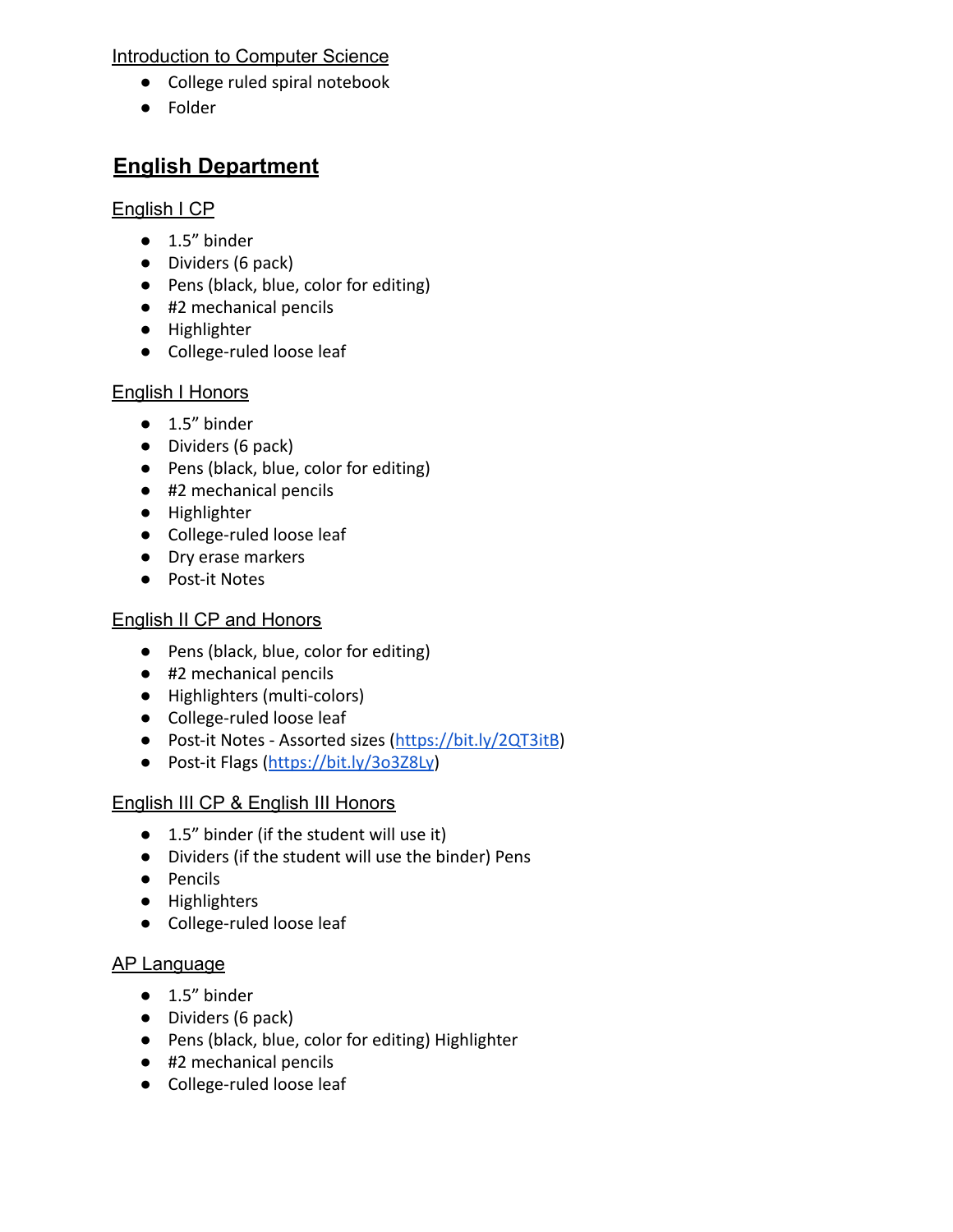## English IV CP

- Pens (black, blue, color for editing)
- #2 mechanical pencils
- Highlighters (multi-colors)
- College-ruled loose leaf
- Post-it Notes Assorted sizes [\(https://bit.ly/2QT3itB](https://bit.ly/2QT3itB))
- Post-it Flags [\(https://bit.ly/3o3Z8Ly\)](https://bit.ly/3o3Z8Ly)

## English IV Honors

- 1.5" binder
- Pens (black, blue, color for editing)
- Highlighters (multi-colors)
- #2 Pencils
- College-ruled loose leaf

## AP Literature

- 1.5" binder
- Dividers (6 pack)
- Pens (black, blue, color for editing)
- Highlighters (multi-colors)
- #2 Pencils (mechanical)
- College-ruled loose leaf

#### Film Studies

- Pens (black, blue, color for editing)
- #2 mechanical pencils
- Highlighters (multi-colors)
- College-ruled loose leaf

## **Fine Arts Department**

Art I

- Gluestick
- pencil/pen
- Scissors
- Black permanent marker and ultra-fine permanent marker

## Yearbook

- SanDisk Ultra 16GB SD memory card
- Case to hold SD card

## Dark Room Photography

 $\bullet$  ½" binder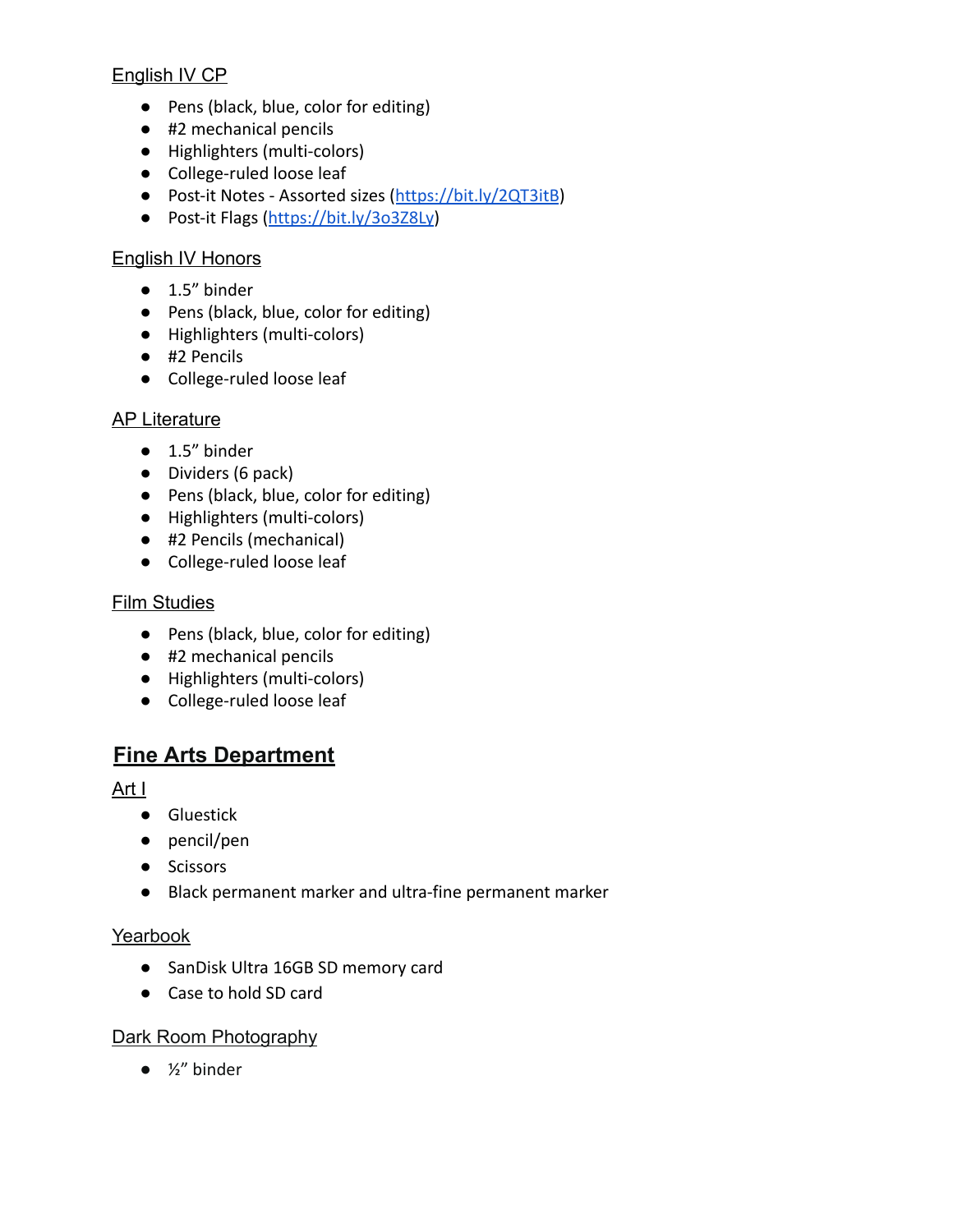### Dance

- Black Leotard
- Tan tights
- Black/Tan jazz shoes

## Intro to Acting

● Journal

## Intro to Voice

- ½" Binder
- Sheet Protectors
- Tab Dividers

## **Health and Fitness Department**

## Fit For Life

- 2 pocket folder
- loose leaf paper
- pens/pencils
- earbuds for running/workouts- optional
- combination lock optional

## Health For Life

- 2 pocket folder
- loose leaf paper
- pens/pencils
- colored pencils

## **Math Department**

## **All Math courses**

● TI-84 Plus

## Algebra I CP

- Mechanical pencils
- Colored pens
- Colored pencils or markers
- Choice of folder for returned papers

## AP Calculus AB

- 3 ring binder (minimum 2")
- Expo markers (4 pack),
- graph and line paper
- pencils
- binder dividers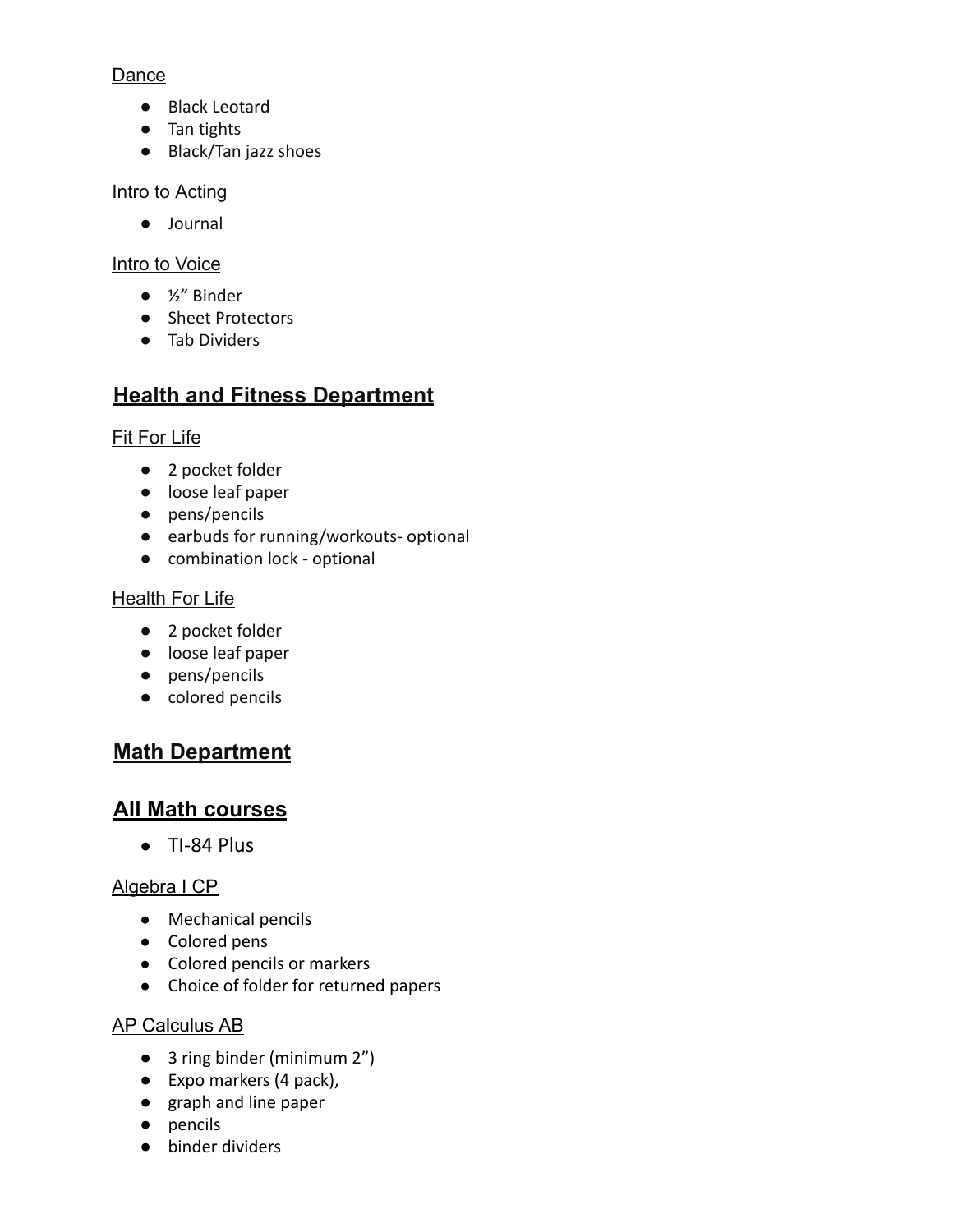#### Pre-Calculus

● 1.5" 3-ring binder

## **Science Department**

### Biology CP

- Color Pens, Colored Pencils, and/or Markers
- Scissors/Glue stick/ Tape for personal use
- Colored Sticky Tabs
- Colored Highlighters
- 2- Single Subject College Ruled Spiral Notebook (1 for each semester)
- Folder for returned papers

#### Biology Honors

- Markers or colored pencils
- Loose leaf paper
- Choice of note taking device
- Choice of folder for returned papers
- Glue stick/ Tape for personal use

## AP Biology

- Blue/Black Ink Pen
- Colored Pen(s)
- Colored pencils, markers
- Highlighters- multiple colors
- Colored Sticky Notes
- Scientific or Graphing Calculator
- 1 subject college ruled spiral notebook
- 3 ring binder with dividers

#### AP Environmental Science

- Blue/Black Ink Pen/Pencil
- Highlighter
- Colored pencils
- Scientific or Graphing Calculator
- Folder or binder for returned assignments
- Choice of note taking method

## Chemistry CP

- Calculator
- Markers and/or colored pencils
- Folder or binder for returned assignments
- 2 Quad ruled composition notebooks [Amazon Link](https://www.amazon.com/Graph-Paper-Notebook-Ruled-squares/dp/1724863746/ref=sr_1_8?keywords=quad-ruled+composition+notebook&qid=1652881381&sr=8-8)

## **Chemistry Honors**

- Scientific calculator
- Folder or binder for returned assignments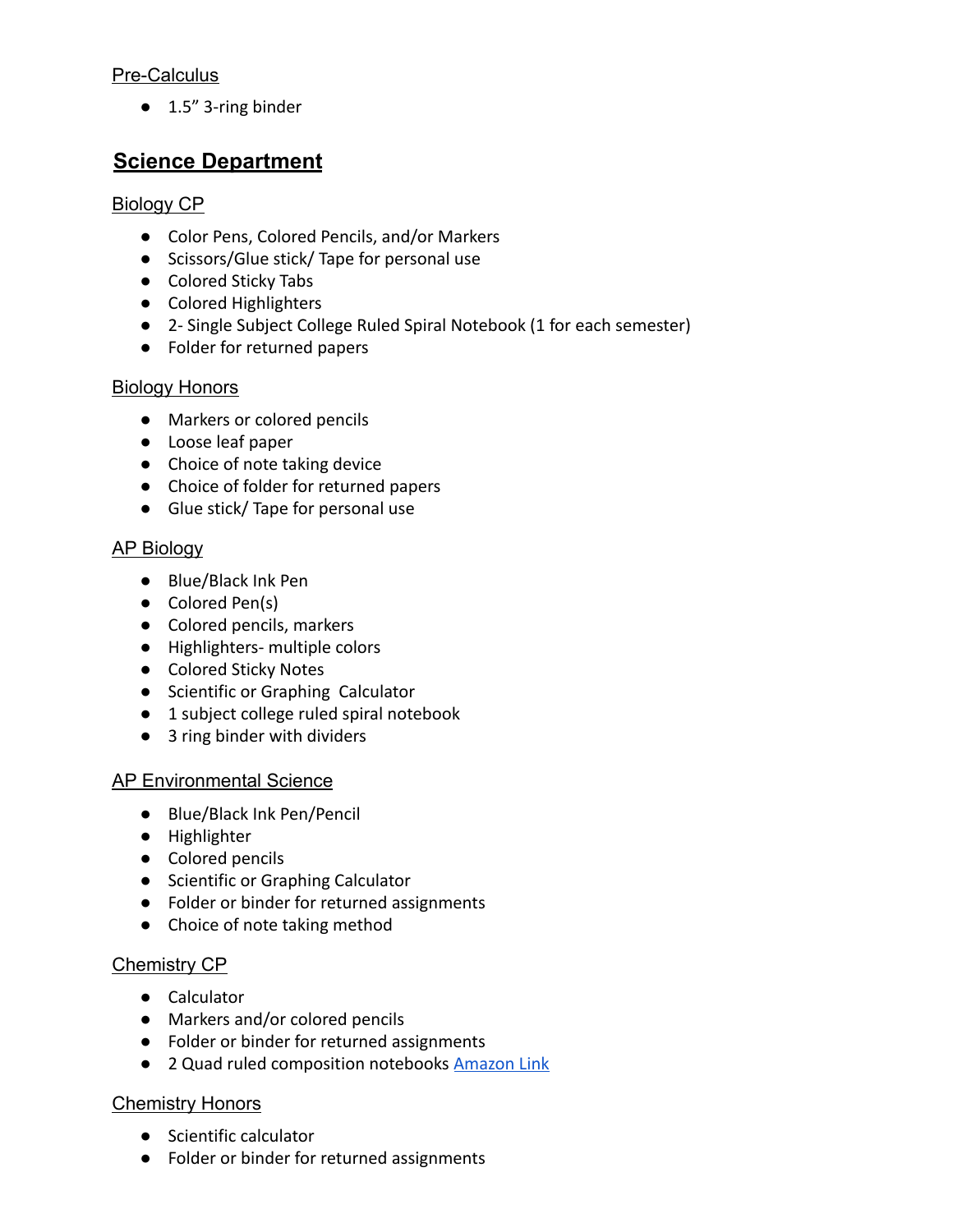#### **AP Chemistry**

- Scientific calculator
- Folder or binder for returned assignments

#### Physics Honors

- Two regular 100-page, college-ruled composition notebooks (one for each semester)
- A two pocket folder
- Scientific calculator
- Colored Pencils
- Blue/Black Pens

## Physics CP

- Two regular 100-page, college-ruled composition notebooks (one for each semester)
- A two pocket folder
- Scientific calculator
- Colored Pencils

#### AP Physics C

- 3 ring binder
- Loose leaf paper
- Graph paper

#### **Anatomy**

- Color Pens, Colored Pencils, and/or Markers
- Scissors/Glue stick/ Tape for personal use
- Colored Sticky Tabs
- Lab Notebook/Sketchbook /1 Subject College Ruled
- Choice of folder for returned papers

#### **Forensics**

- Scientific calculator
- Markers
- Glue stick/ Tape for personal use
- Loose leaf paper
- Choice of note taking device
- Choice of folder for returned papers

#### **Biotechnology**

- Scientific calculator
- Markers
- Glue stick/ Tape for personal use
- Loose leaf paper
- Choice of note taking device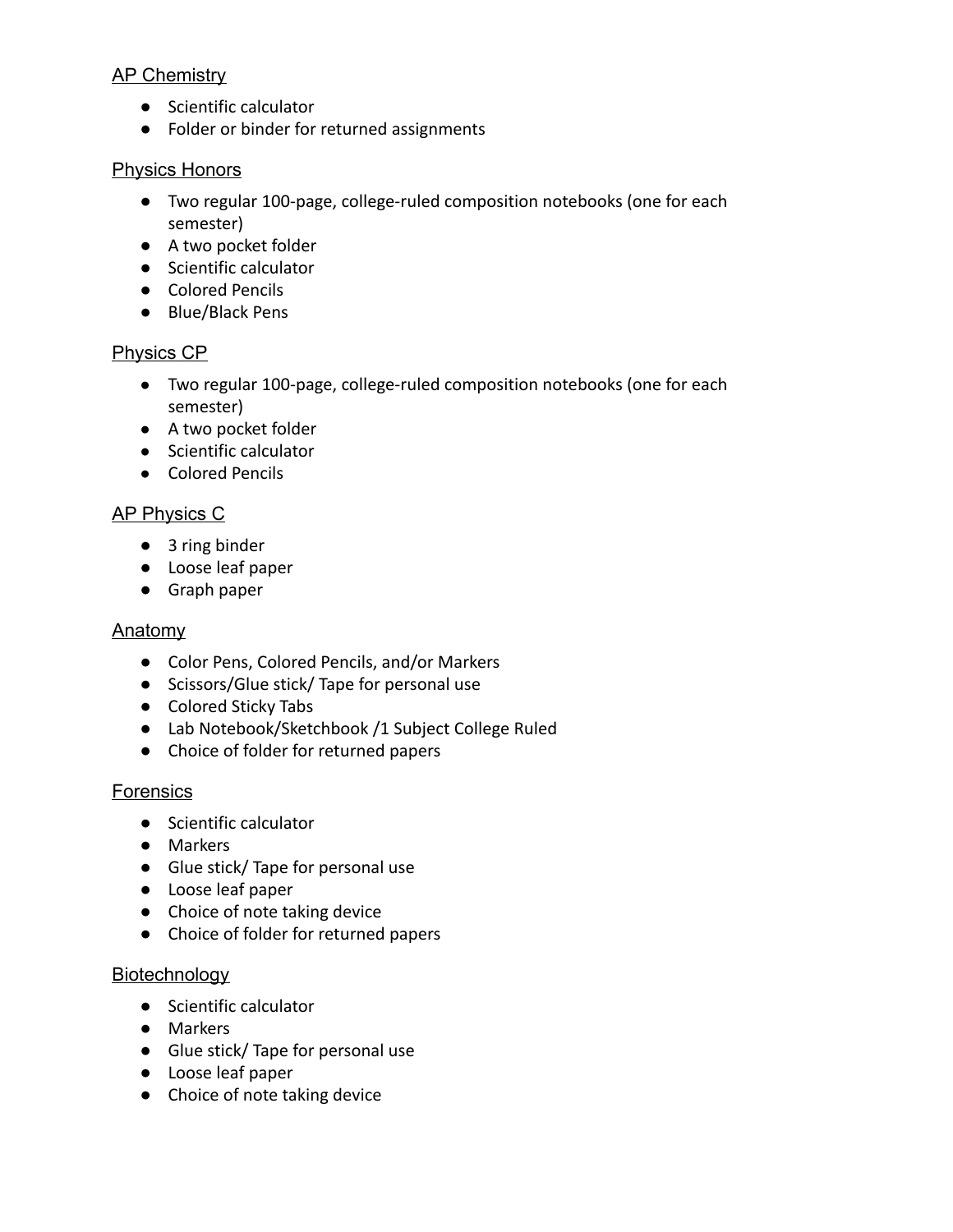#### Marine Science

- Color Pens, Colored Pencils, and/or Markers
- Scissors/Glue stick/ Tape for personal use
- Lab Notebook/Sketchbook /1 Subject College Ruled
- Choice of folder for returned papers

#### **Neuroscience**

- Markers/colored pencils
- 3 ring binder

## **Theology Department**

#### **Peer Ministry**

● Journal (approx. 5" x 8")

## **World Languages Department**

## French 1, French 2CP/2H, French 3CP/3H

- $\bullet$  1  $\frac{1}{2}$  2-inch binder (required)
- College-ruled loose leaf paper (required)
- pens only- no pencils
- 6 dividers with tabs
- colored markers (for drawing and coloring)
- Highlighters Blue, pink

#### Latin

- multi colored highlighters
- #2 pencil
- pens
- composition notebook
- Dry erase markers

## Spanish I CP

- 1 1/2 -inch binder with 8 dividers (required)
- College-ruled loose leaf paper (required)
- Highlighter
- several dry erase markers

## **Spanish II CP and Honors**

- $\bullet$  1  $\frac{1}{2}$  2-inch binder (required)
- College-ruled loose leaf paper (required)
- pens only- no pencils
- 6 dividers with tabs
- 1 Purple correction pen
- Highlighter